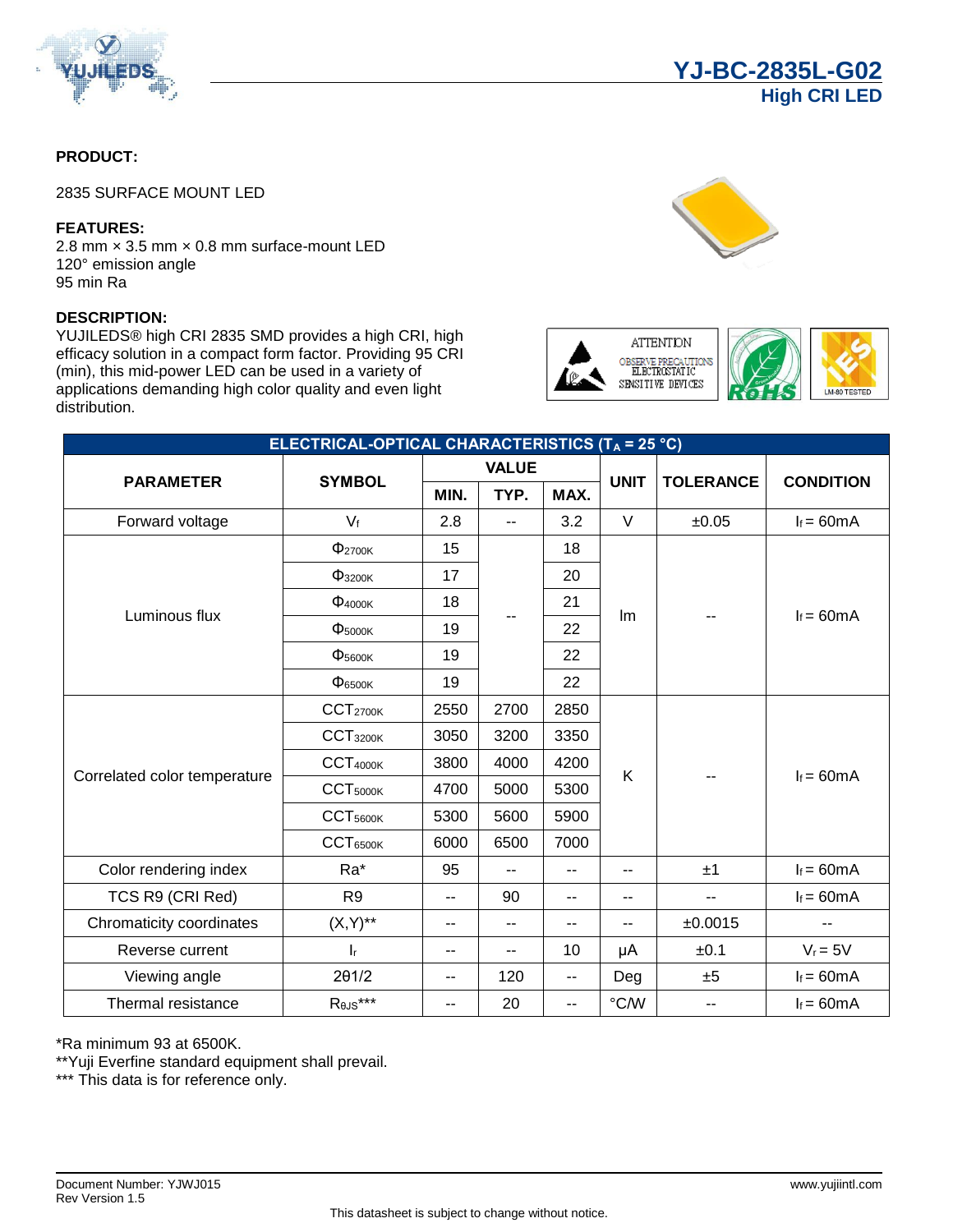

| <b>ORDERING INFORMATION</b> |                  |                          |                      |  |  |  |
|-----------------------------|------------------|--------------------------|----------------------|--|--|--|
| <b>PART NUMBER</b>          | CCT              | <b>CHROMATICITY BINS</b> | <b>VOLTAGE RANGE</b> |  |  |  |
| YJ-BC-2835L-G02-27          | 2700K ± 150K     | 27L, 27R                 | 0.1 V                |  |  |  |
| YJ-BC-2835L-G02-32          | 3200K ± 150K     | 32L, 32R                 | 0.1V                 |  |  |  |
| YJ-BC-2835L-G02-40          | $4000K \pm 200K$ | 40L, 40R                 | 0.1V                 |  |  |  |
| YJ-BC-2835L-G02-50          | 5000K ± 300K     | 50L, 50R                 | 0.1V                 |  |  |  |
| YJ-BC-2835L-G02-56          | 5600K ± 300K     | 56L, 56R                 | 0.1 V                |  |  |  |
| YJ-BC-2835L-G02-65          | 6500K ± 500K     | 65L, 65R                 | 0.1 V                |  |  |  |
| YJ-BC-2835L-G02-XX          |                  | <b>CUSTOM</b>            |                      |  |  |  |

| <b>VOLTAGE BIN CODES</b> |             |         |         |                 |  |
|--------------------------|-------------|---------|---------|-----------------|--|
| Bin                      | <b>V28</b>  | V29     | V30     | 1/24<br>VJ I    |  |
|                          | $2.8 - 2.9$ | 2.9-3.0 | 3.0-3.1 | ່ 4 ຕິ ຕ<br>. . |  |

| <b>ABSOLUTE MAXIMUM RATING (TA = 25 °C)</b> |                              |              |             |  |  |  |
|---------------------------------------------|------------------------------|--------------|-------------|--|--|--|
| <b>PARAMETER</b>                            | <b>SYMBOL</b>                | <b>LIMIT</b> | <b>UNIT</b> |  |  |  |
| Power Consumption                           | $P_D$                        | 300          | mW          |  |  |  |
| DC Forward Current (pulsed)*                | <b>I</b> Fp                  | 180**        | mA          |  |  |  |
| DC Forward Current                          | IF.                          | 90           | mA          |  |  |  |
| Reverse Voltage                             | V <sub>R</sub>               | 5            |             |  |  |  |
| Junction Temperature                        |                              | 125          | °C          |  |  |  |
| Solder Point Temperature***                 | $\mathsf T_\mathsf s$        | 105          | $^{\circ}C$ |  |  |  |
| <b>Operating Temperature</b>                | ${\mathsf T}_{\mathsf{opr}}$ | $-40 - +85$  | $^{\circ}C$ |  |  |  |
| Storage Temperature                         | $\mathsf{T}_{\text{stg}}$    | $-30 - +85$  | $^{\circ}C$ |  |  |  |
| <b>Soldering Temperature</b>                | $\mathsf{T}_{\mathsf{sol}}$  | $260 \pm 5$  | °C          |  |  |  |
| <b>Reflow Cycles Allowed</b>                |                              | 2            |             |  |  |  |

\* Pulse width ≤ 0.1ms, Duty ≤ 1/10.

\*\* Theoretical data.

\*\*\* See page 4 for solder point definition.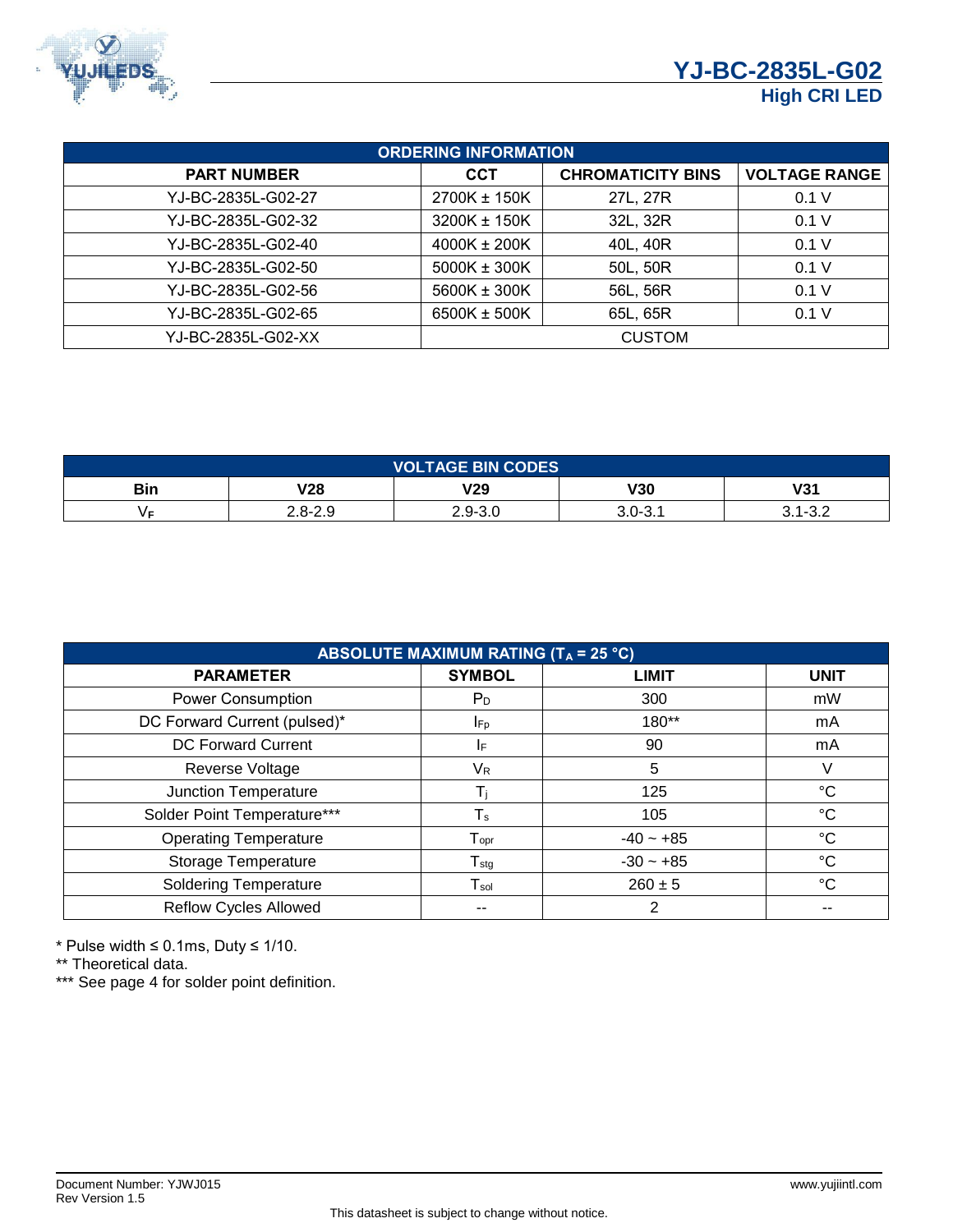# **YJ-BC-2835L-G02**



## **High CRI LED**

| <b>CHROMATICITY BINS &amp; COORDINATES</b> |            |                             |        |                |        |        |        |                |        |  |
|--------------------------------------------|------------|-----------------------------|--------|----------------|--------|--------|--------|----------------|--------|--|
| <b>CCT</b>                                 | <b>BIN</b> | <b>CIE 1931 COORDINATES</b> |        |                |        |        |        |                |        |  |
|                                            |            | X <sub>0</sub>              | Y0     | X <sub>1</sub> | Y1     | X2     | Y2     | X <sub>3</sub> | Y3     |  |
| 6500K                                      | 65L        | 0.3067                      | 0.3235 | 0.3088         | 0.3121 | 0.3143 | 0.3178 | 0.3128         | 0.3295 |  |
|                                            | 65R        | 0.3128                      | 0.3295 | 0.3143         | 0.3178 | 0.3205 | 0.3241 | 0.3192         | 0.3359 |  |
| 5600K                                      | 56L        | 0.3237                      | 0.3401 | 0.3243         | 0.3269 | 0.3303 | 0.3320 | 0.3300         | 0.3460 |  |
|                                            | 56R        | 0.3300                      | 0.3460 | 0.3303         | 0.3320 | 0.3370 | 0.3378 | 0.3372         | 0.3526 |  |
|                                            | 50L        | 0.3372                      | 0.3526 | 0.3370         | 0.3378 | 0.3444 | 0.3440 | 0.3456         | 0.3592 |  |
| 5000K                                      | 50R        | 0.3456                      | 0.3592 | 0.3444         | 0.3440 | 0.3501 | 0.3487 | 0.3517         | 0.3637 |  |
|                                            | 40L        | 0.3737                      | 0.3793 | 0.3703         | 0.3633 | 0.3784 | 0.3687 | 0.3824         | 0.3847 |  |
| 4000K                                      | 40R        | 0.3824                      | 0.3847 | 0.3784         | 0.3687 | 0.3873 | 0.3742 | 0.3921         | 0.3902 |  |
| 3200K                                      | 32L        | 0.4194                      | 0.4042 | 0.4130         | 0.3882 | 0.4201 | 0.3909 | 0.4269         | 0.4069 |  |
|                                            | 32R        | 0.4269                      | 0.4069 | 0.4201         | 0.3909 | 0.4275 | 0.3935 | 0.4347         | 0.4095 |  |
|                                            | 27L        | 0.4542                      | 0.4166 | 0.4459         | 0.4005 | 0.4552 | 0.4025 | 0.4642         | 0.4185 |  |
| 2700K                                      | 27R        | 0.4642                      | 0.4185 | 0.4552         | 0.4025 | 0.4652 | 0.4043 | 0.4749         | 0.4203 |  |

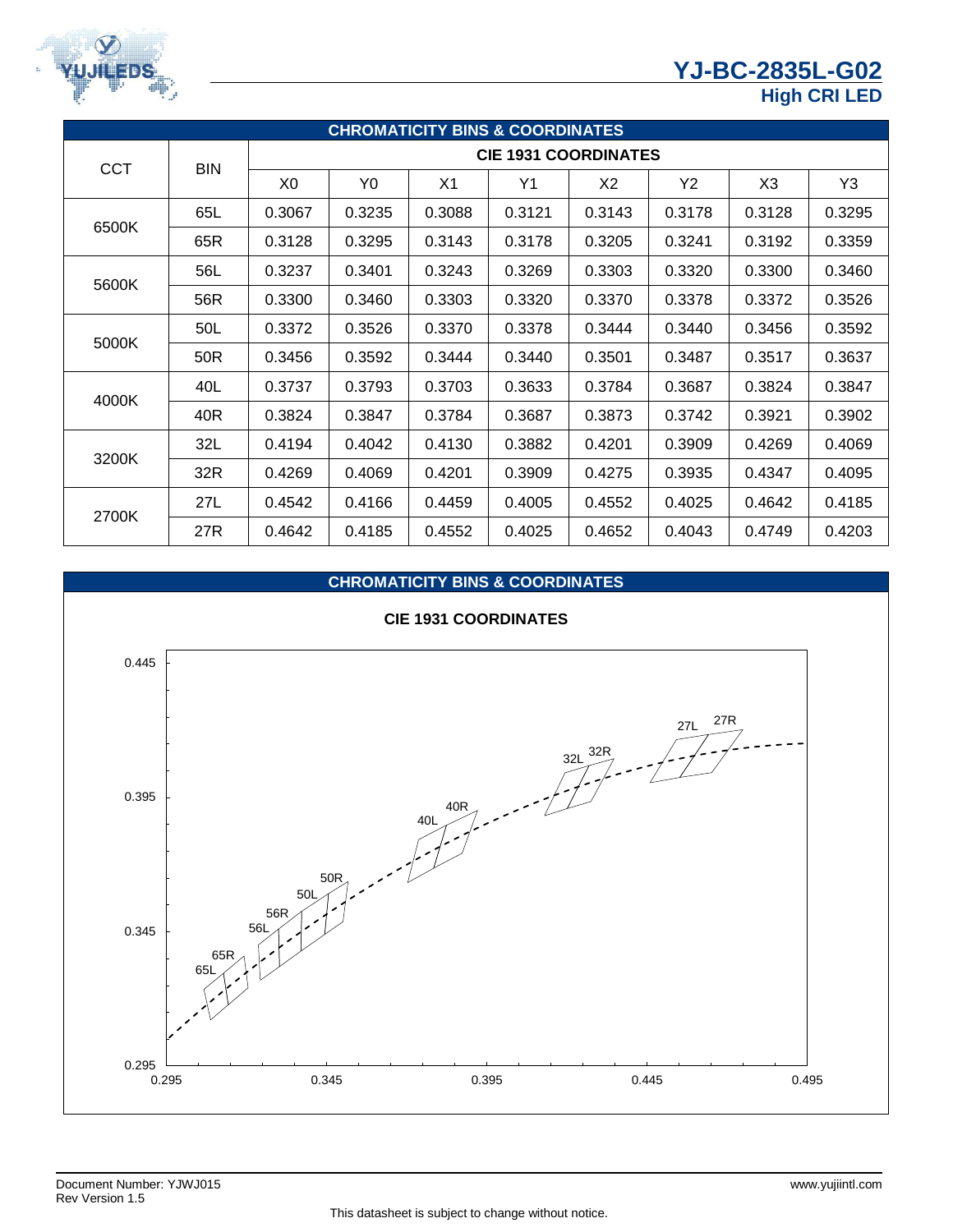



### **PACKAGE LAYOUT**



| <b>PACKAGE MATERIALS</b>   |                      |  |  |  |  |
|----------------------------|----------------------|--|--|--|--|
| <b>ITEM</b>                | <b>DESCRIPTION</b>   |  |  |  |  |
| DIE MATERIAL               | <b>InGaN</b>         |  |  |  |  |
| LEAD FRAME MATERIAL        | <b>PPA</b>           |  |  |  |  |
| ENCAPSULANT RESIN MATERIAL | SILICONE + PHOSPHOR  |  |  |  |  |
| ELECTRODES MATERIAL        | SILVER-PLATED COPPER |  |  |  |  |

#### **RECOMMENDED SOLDER PAD LAYOUT**

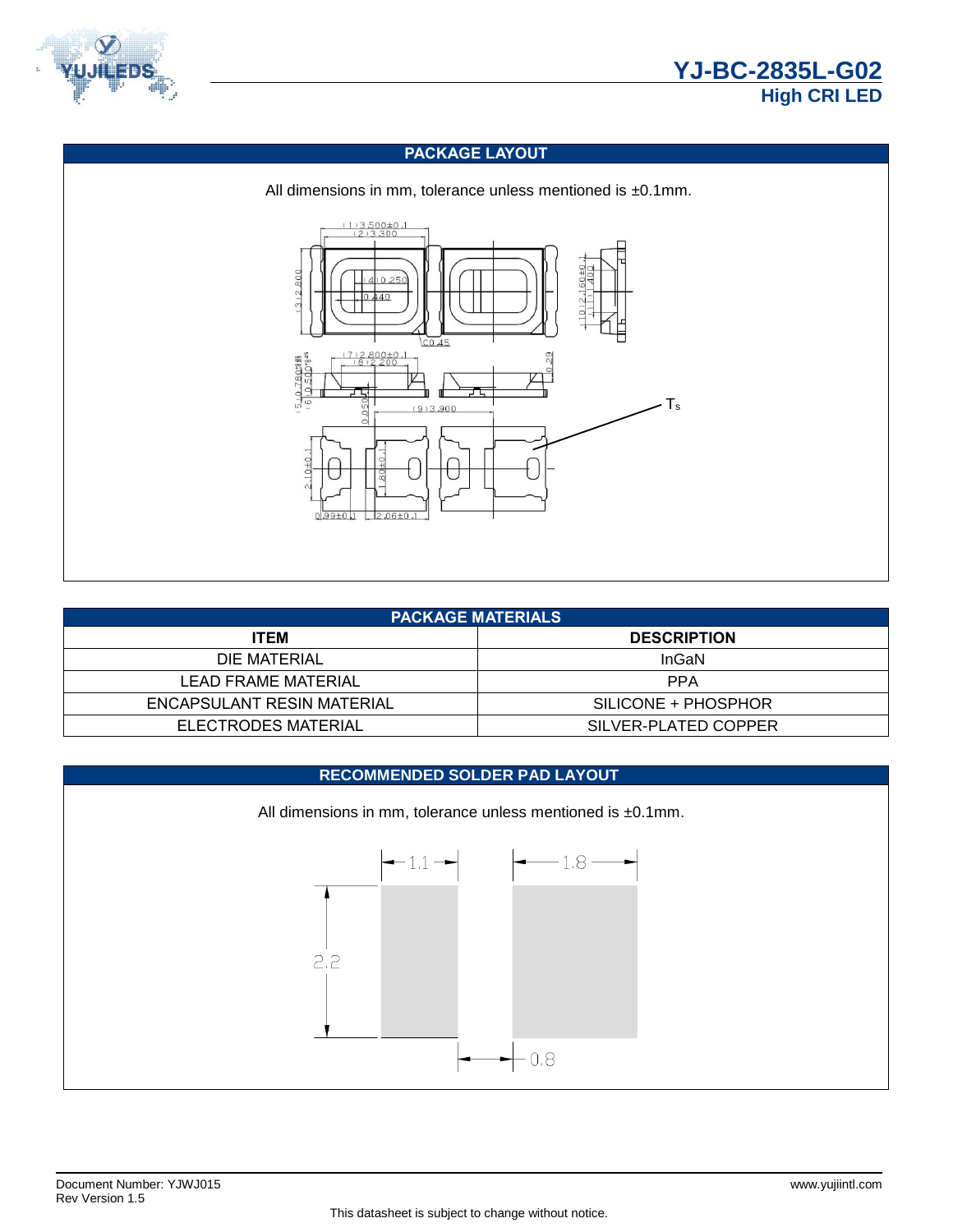

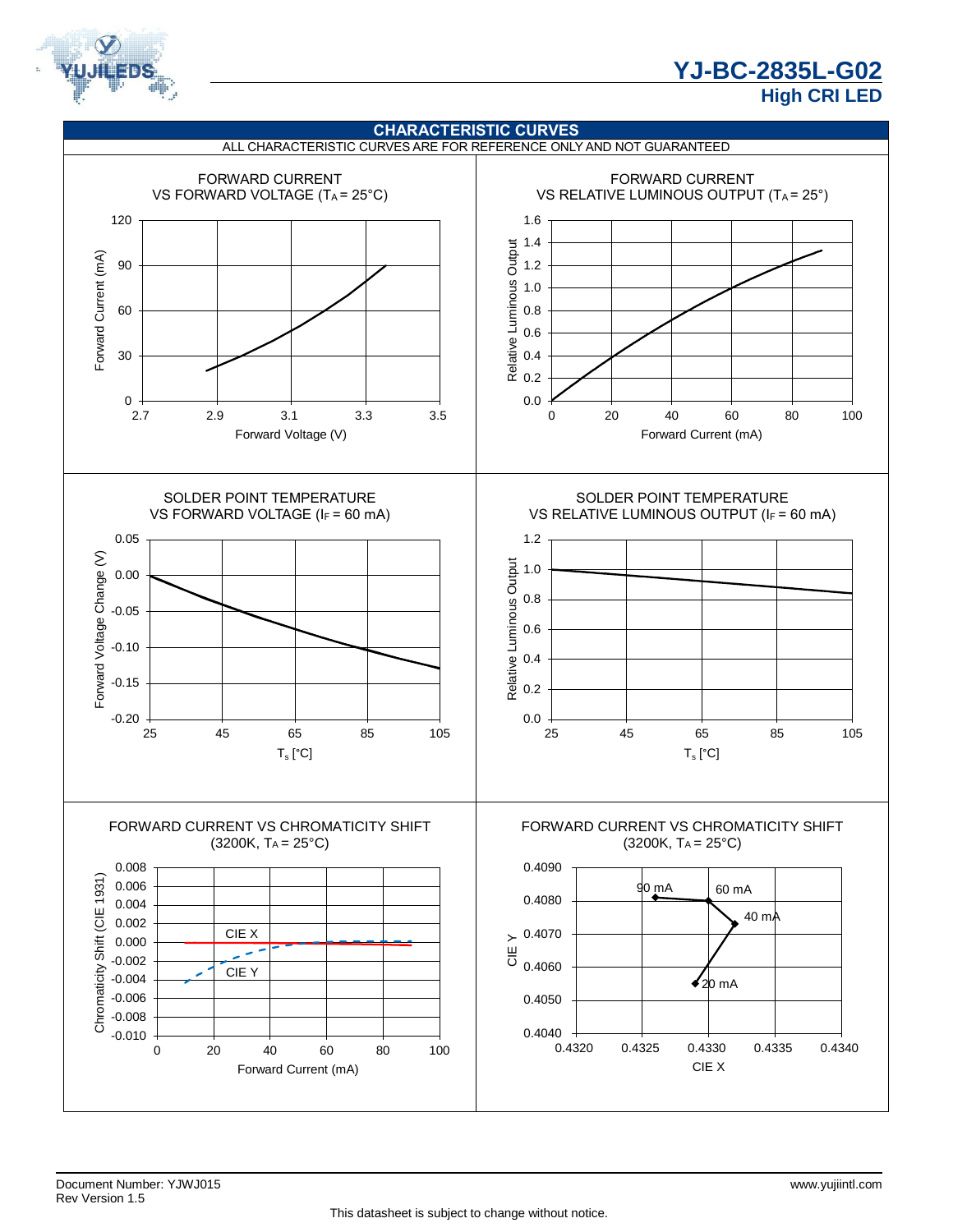

#### **CHARACTERISTIC CURVES (CONTINUED)**

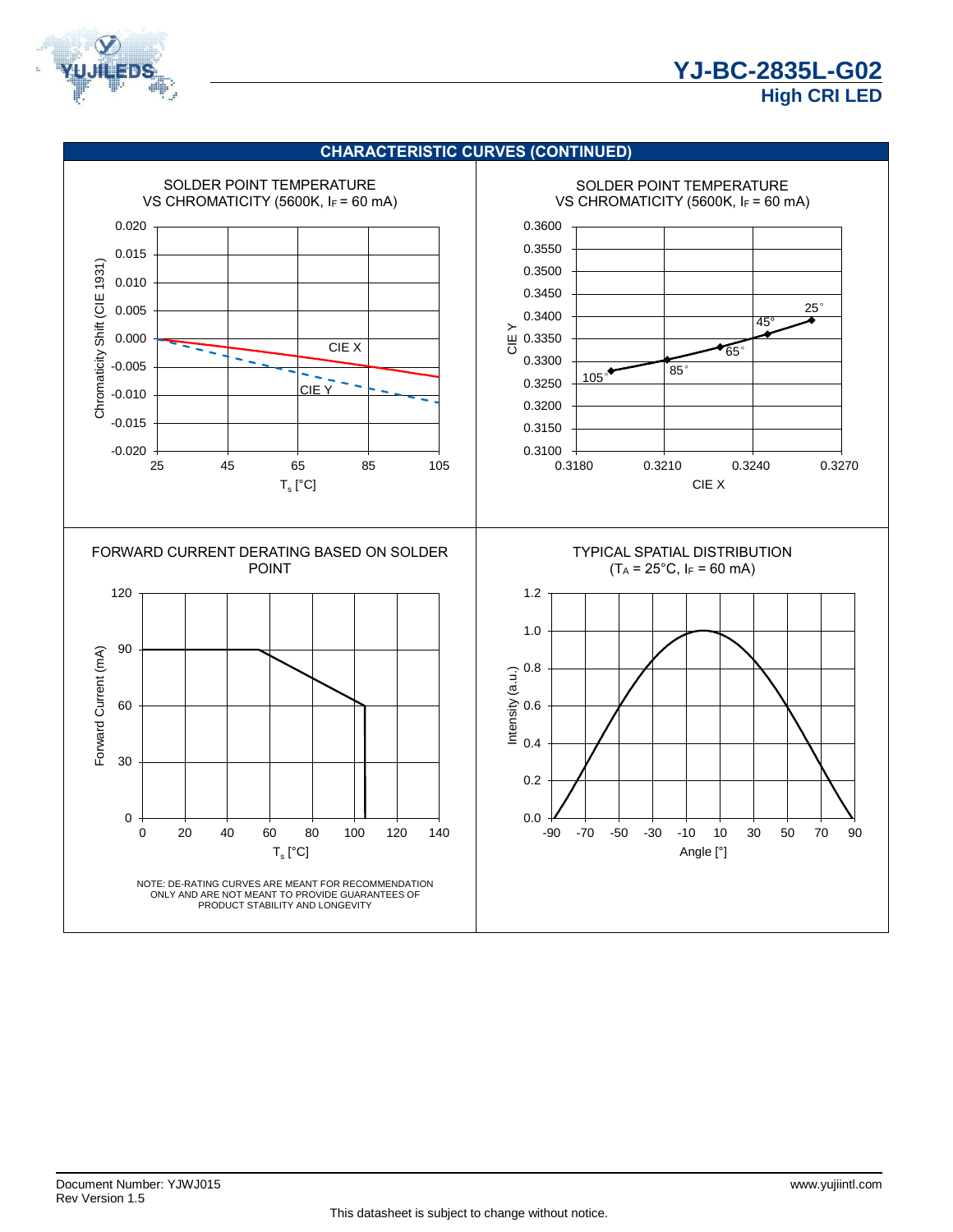

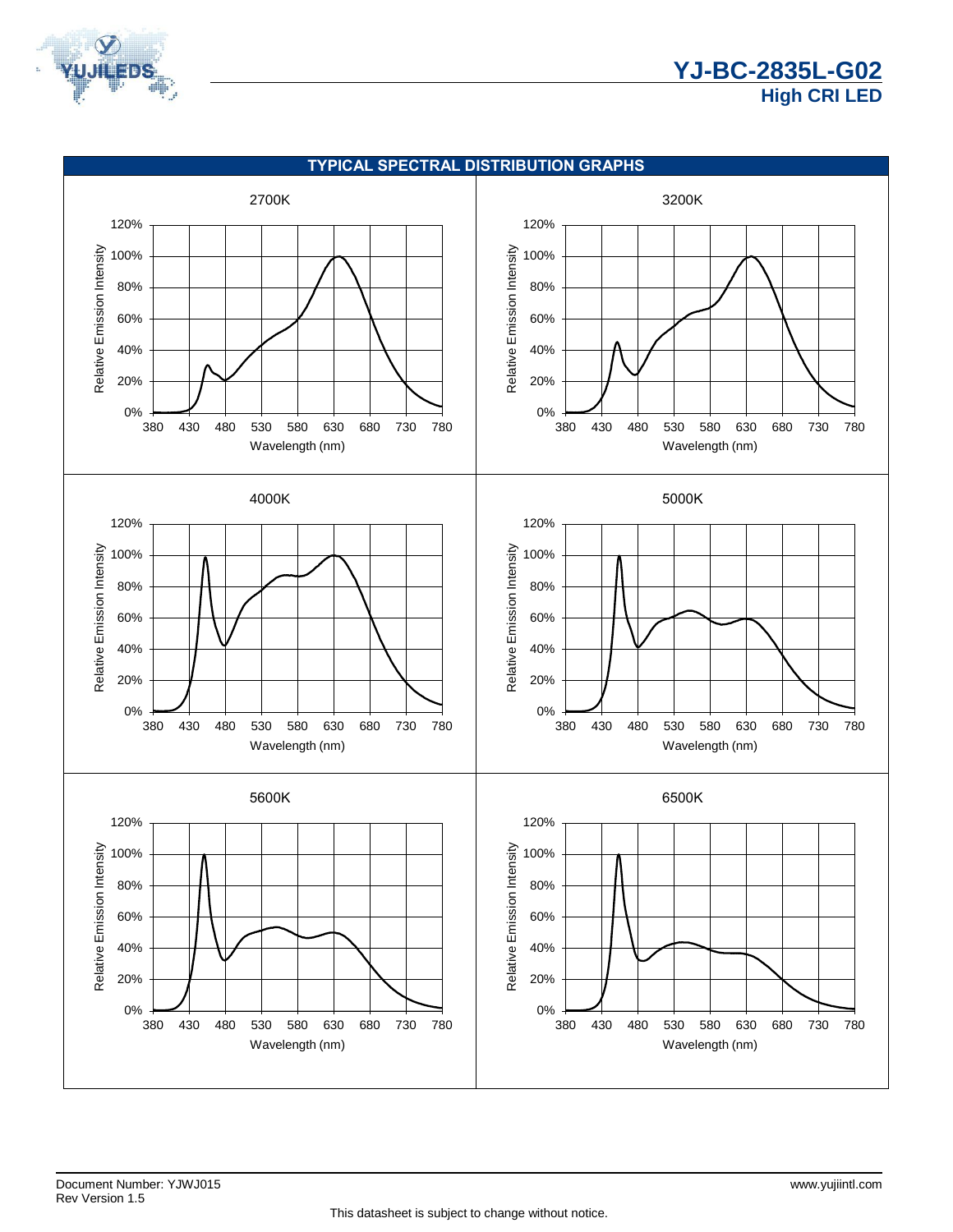

#### **REFLOW PROFILE**



### **INSTRUCTIONS FOR SMT**

#### **Problems caused by improper selection of collet**

Choosing the right collet is important in ensuring product quality after SMT. LEDs are different from other electronic components, as they are not only concerned with electrical output but also optical output. This characteristic makes LEDs more fragile in the process of SMT. If the collet's lowering height is not well set, it will bring damage to the gold wire at the time of collet's pick-and-place process which can cause the LED to not illuminate, flicker or contribute to other quality problems, some of which may not be immediately detectable.

#### **Collet selection**

During SMT, please choose the collet that has larger outer diameter than the lighting area of lens, in order to avoid damage the gold wire inside the LED. Different collets fit for different products, please refer to the following figures below.



OK NOT OK – COLLET TOO SMALL



Setting the height of the collet is crucial in order to avoid damage to the top view SMD. If the collet setting is set to too low of an altitude, the collet will press down on the SMD, causing damage or breakage to the encapsulant and cause distortion or breakage of the gold wire.

### **Other notes of caution:**

- No pressure should be exerted to the epoxy shell of the SMD under high temperature.
- Do not scratch or wipe the lens since the lens and gold wire inside are rather fragile and cross out easy to break.
- LED should be used as soon as possible when being taken out of the original package, and should be stored in anti-moisture and anti-ESD package.
- This usage and handling instructions are for reference only.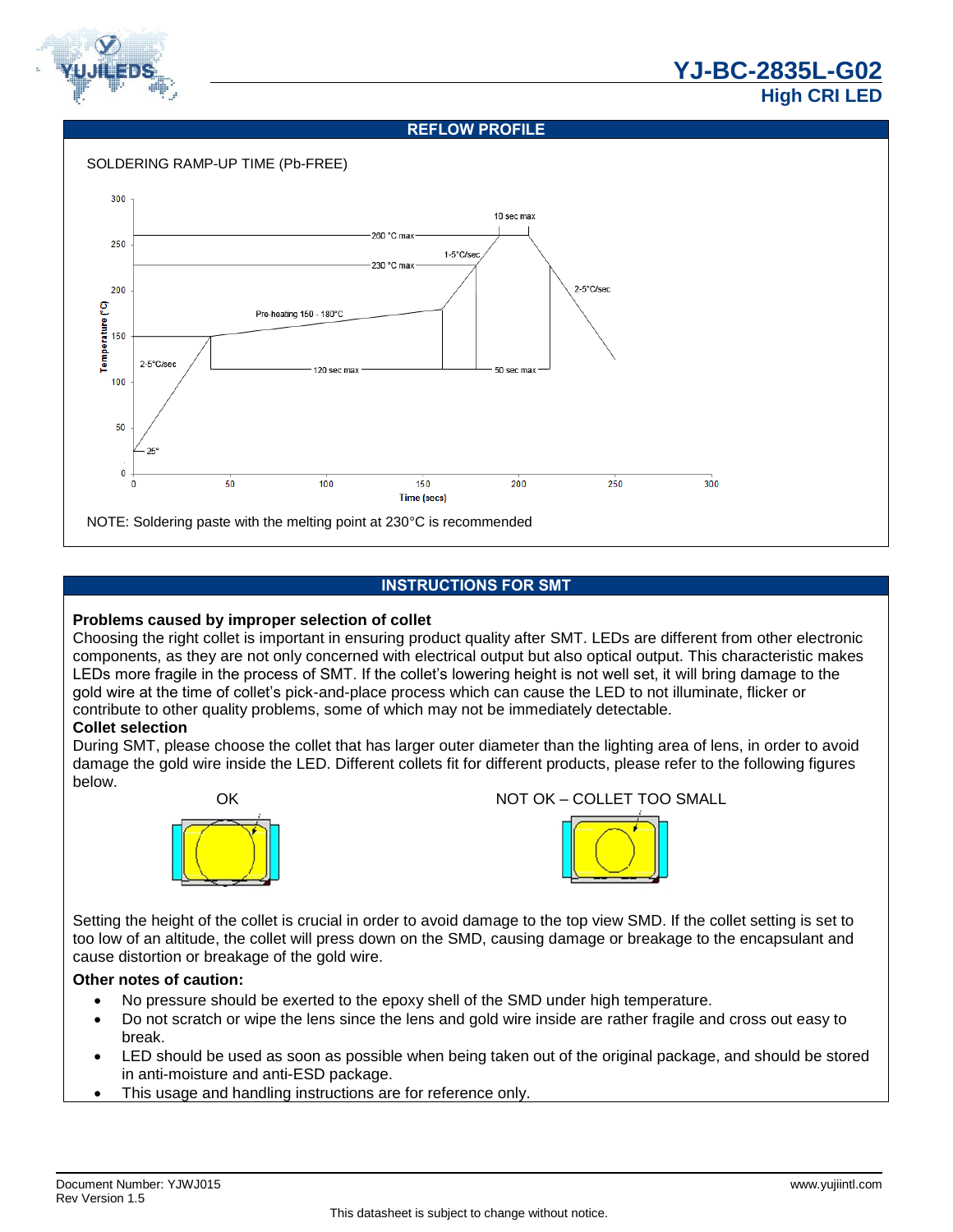

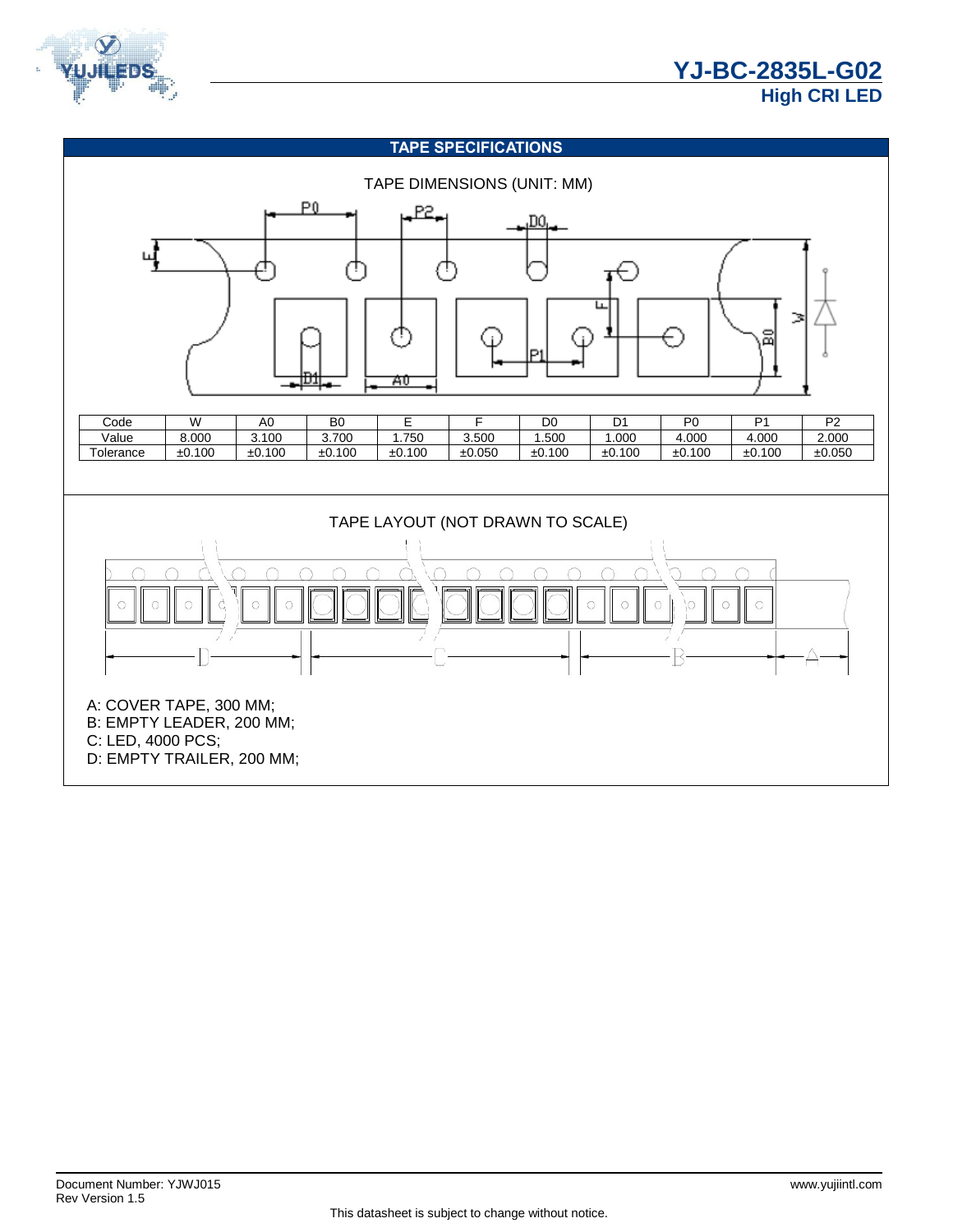



## **LOT NUMBERING SCHEME**

Yuji LED uses two formats for lot numbering purposes:

## 1) YYYY-MM-XXX-Z

YYYY: 4-digit manufacturing year MM: 2-digit manufacturing month XXX: 3-digit inventory number (000 – 999) Z: internal alphanumeric code

## 2) YYYYMMXXX

YYYY: 4-digit manufacturing year MM: 2-digit manufacturing month XXX: 3-digit inventory number (000 – 999)